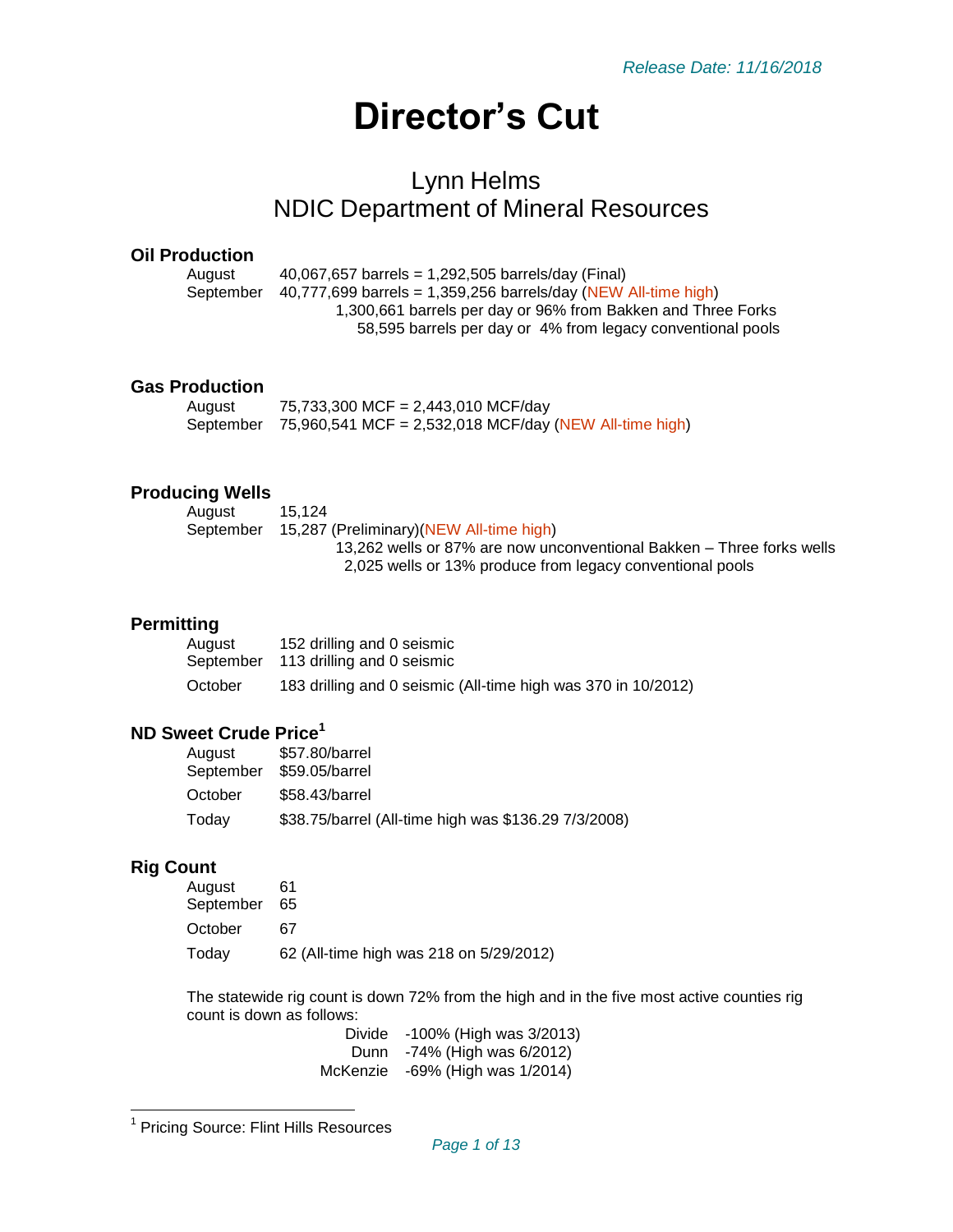Mountrail -78% (High was 6/2011) Williams -69% (High was 10/2014)

## **Comments:**

The drilling rig count was up four from August to September, increased two from September to October, and is currently down five from October to today. Operators have shifted from running the minimum number of rigs to incremental increases and decreases based on gas capture, completion crew availability, and oil price. Current operator plans are to add 1-5 more rigs in 2019 depending on workforce and infrastructure constraints.

The number of well completions has become variable again due to gas capture, workforce, and weather at 134(final) in July, 123 (final) in August, and 91 (preliminary) in September.

OPEC approved a plan to increase production through the second half of 2018 to offset Venezuela's export collapse and US sanctions on Iran. Due to the number and size of exemptions issued for the Iran sanctions along with slower economic growth around the world, crude oil futures markets appear to anticipate oversupply. US crude oil inventories are well above the long term average.



#### World liquid fuels production and consumption balance

Source: Short-Term Energy Outlook, November 2018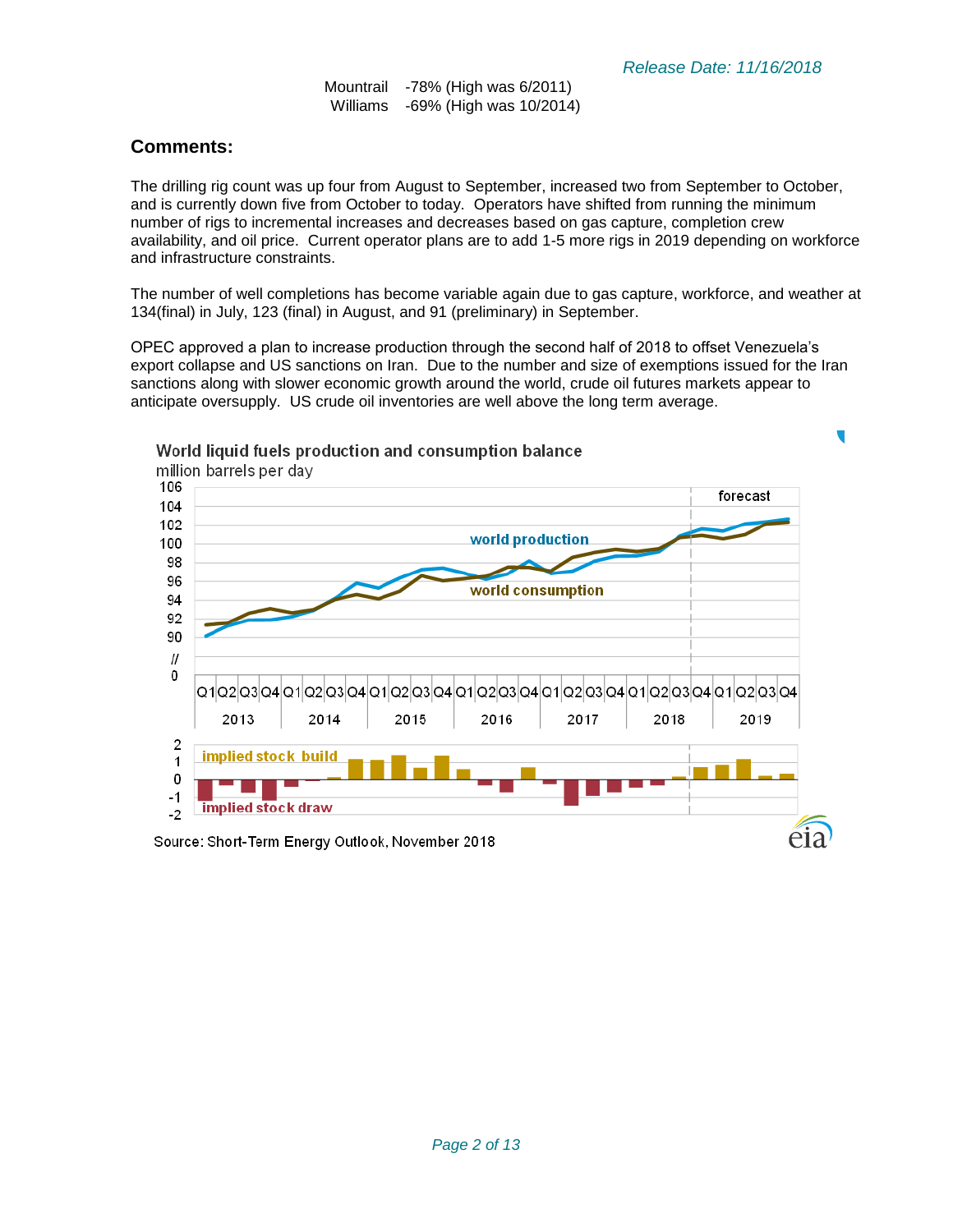

Crude oil stocks (million barrels) and days of supply

In September there was one significant precipitation event, six days with wind speeds in excess of 35 mph (too high for completion work), and no days with temperatures below -10F.

Over 99% of drilling now targets the Bakken and Three Forks formations.

Estimated wells waiting on completion<sup>2</sup> is 928, up three from the end of August to the end of September. Estimated inactive well count<sup>3</sup> is 1,340, down 87 from the end of August to the end of September.

Crude oil take away capacity including rail deliveries to coastal refineries is more than adequate.

Gas capture, workforce, and competition with the Permian and Anadarko shale oil plays for capital continue to limit drilling rig count. Utilization rate for rigs capable of 20,000+ feet is 60-70% and for shallow well rigs (7,000 feet or less) 40-50%.

Drilling permit activity decreased from August to September then increased significantly from September to October. Operators continue to maintain a permit inventory that will accommodate varying oil prices for the next 12 months.

Rigs actively drilling on federal surface in the Dakota Prairie Grasslands is unchanged at three.

Activity on the Fort Berthold Reservation is as follows:

15 drilling rigs (3 on fee lands and 12 on trust lands) 290,524 barrels of oil per day (186,861 from trust lands & 103,664 from fee lands)

l

 $^2$  The number of wells waiting on completions is an estimate on the part of the director based on idle well count and a typical five year average. Neither the State of North Dakota, nor any agency officer, or employee of the State of North Dakota warrants the accuracy or reliability of this product and shall not be held responsible for any losses caused by this product. Portions of the information may be incorrect or out of date. Any person or entity that relies on any information obtained from this product does so at his or her own risk.

<sup>3</sup> Includes all well types on IA and AB statuses: **IA** = Inactive shut in >3 months and <12 months;

**AB** = Abandoned (Shut in >12 months)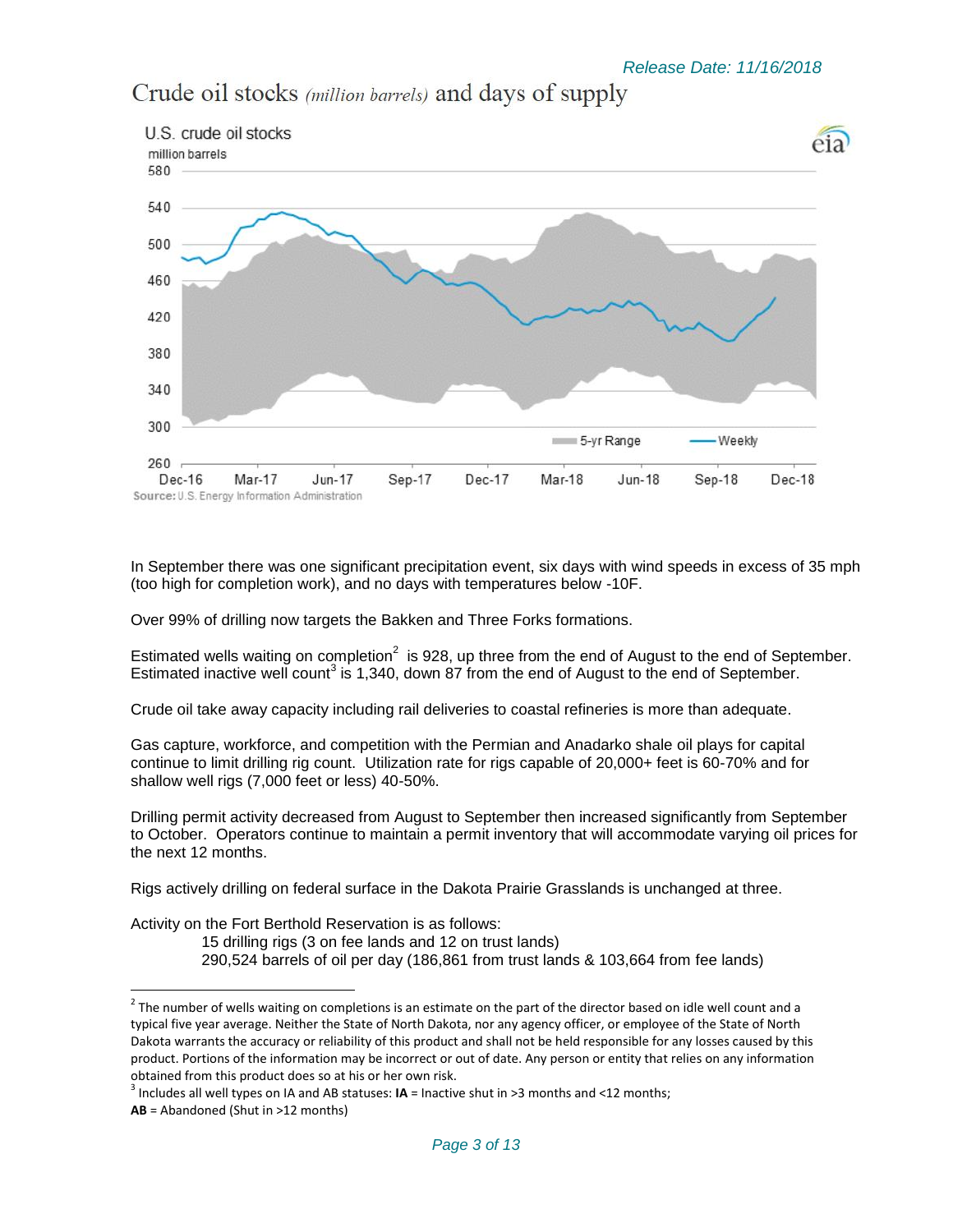1,962 active wells (1,413 on trust lands & 549 on fee lands) 154 wells waiting on completion 420 approved drilling permits (338 on trust lands & 82 on fee lands) 3,618 potential future wells (3,033 on trust lands & 585 on fee lands)

Seismic activity is very slow. There are 3 surveys active, 0 recording, 0 NDIC reclamation projects, 0 remediating, 1 suspended, and 2 permitted.

US natural gas storage remained 16% below the five-year average indicating potential for price improvement in the future. North Dakota shallow gas exploration could be economic at future gas prices, but is not at the current price.

The price of natural gas delivered to Northern Border at Watford City is up \$0.70 at \$3.66/MCF. This results in a current oil to gas price ratio of 11 to 1. The state wide percentage of gas flared increased slightly to 18% with the daily volume of gas flared from August to September up 27 to 457 million cubic feet per day. The September Bakken capture percentage was 82%. The historical high flared percent was 36% in 09/2011.

Gas capture statistics are as follows:

| August captured    | 62,416,730 MCF = 2,013,443 MCF/day                     |
|--------------------|--------------------------------------------------------|
| September captured | 62,263,534 MCF = 2,075,451 MCF/day (NEW All-time high) |
| Statewide          | 82%                                                    |
| Statewide Bakken   | 83%                                                    |
| Non-FBIR Bakken    | 85%                                                    |
| FBIR Bakken        | 71%                                                    |
| Trust FBIR Bakken  | 71%                                                    |
| Fee FBIR           | 77%                                                    |
|                    |                                                        |

The Commission has established the following gas capture goals:

- 74% October 1, 2014 through December 31, 2014
- January 1, 2015 through March 31, 2016
- 80% April 1, 2016 through October 31, 2016
- 85% November 1, 2016 through October 31, 2018
- 88% November 1, 2018 through October 31, 2020
- 91% Beginning November 1, 2020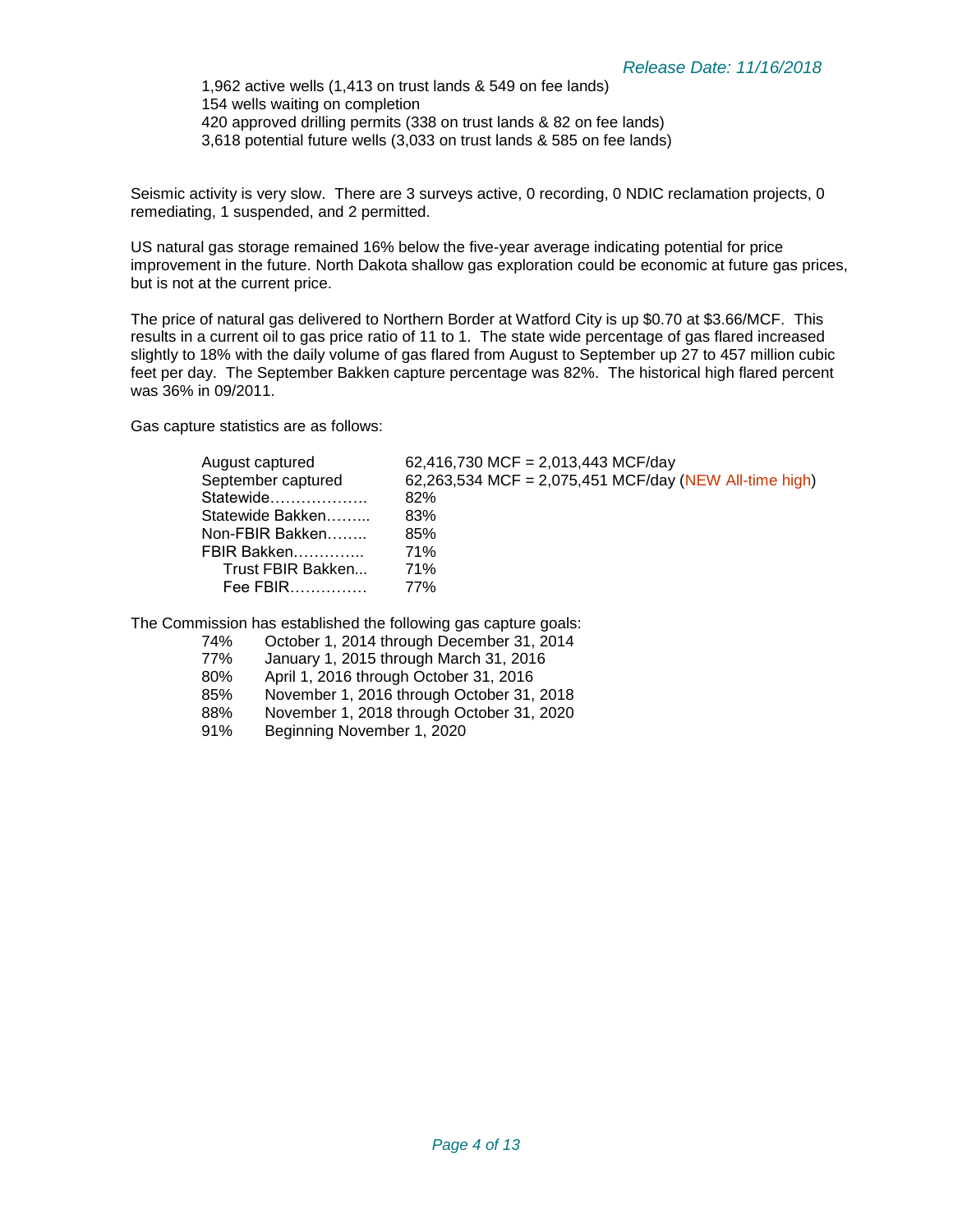**BIA** has published a new final rule to update the process for obtaining rights of way on Indian land. The rule was published 11/19/15 and became effective 12/21/15. The final rule can be found at [https://www.federalregister.gov/articles/2015/11/19/2015-28548/rights-of-way-on-indian-land.](https://www.federalregister.gov/articles/2015/11/19/2015-28548/rights-of-way-on-indian-land) On 3/11/16, the Western Energy Alliance filed a complaint and motion for a temporary restraining order and/or a preliminary injunction. On 4/19/16, the US District court for the District of North Dakota issued an order denying the motion for a preliminary injunction. Secretary Zinke has expressed interest in revising right of way rules to simplify and speed up the process.

**BLM** on 6/6/18 BLM published Information Bulletin No. 2018-061 to remind BLM offices of the existing procedures for streamlining NEPA review under applicable statutes, regulations, and guidance and to encourage BLM offices to use these tools consistently and effectively. These tools include: (1) Determinations of NEPA Adequacy (DNAs), (2) statutory and administrative CXs, and (3) oil and gas field-wide programmatic NEPA analyses based on reasonable foreseeable development scenarios that can be used to expedite compliance with NEPA at the APD stage. This IB is a significant step in the right direction for North Dakota oil and gas operators. North Dakota continues to support current legislation in congress and BLM rule making that will further streamline NEPA review and permitting. The IB can be viewed at [https://www.blm.gov/policy/ib-2018-061.](https://www.blm.gov/policy/ib-2018-061)

**BLM** on 6/12/18 BLM published Permanent Instruction Memorandum No. 2018-014 to establish policies and procedures for processing Federal Applications for Permit to Drill (APD) proposing to drill into and produce leased Federal minerals from well pads on entirely non-Federal locations. This IM is a significant step in the right direction for North Dakota property owners, but falls short of the recognition that production of federal minerals from a horizontal well located on state or private surface should not be treated as a major federal action. The IM can be viewed at [https://www.blm.gov/policy/pim-2018-014.](https://www.blm.gov/policy/pim-2018-014)

**BLM** published a new final rule 43 CFR Parts 3100, 3160 and 3170 to update and replace its regulations on venting and flaring of natural gas effective 1/17/16. The final rule can be viewed online at [https://www.blm.gov/programs/energy-and-minerals/oil-and-gas/operations-and](https://www.blm.gov/programs/energy-and-minerals/oil-and-gas/operations-and-production/methane-and-waste-prevention-rule)[production/methane-and-waste-prevention-rule.](https://www.blm.gov/programs/energy-and-minerals/oil-and-gas/operations-and-production/methane-and-waste-prevention-rule) North Dakota, Wyoming, Montana, Western Energy Alliance, and IPAA filed for a preliminary injunction to prevent the rule going into effect until the case is settled. A hearing in Casper, Wyoming was held 1/6/17. On 1/16/17 the court denied all of the petitioners' motions for preliminary injunctions. **On 2/3/17 the US House of Representatives voted 221-191 to approve a Congressional Review Act resolution against the rule.** On 3/28/17 President Trump issued an executive order which in part directs "The Secretary of the Interior shall review the following final rules, and any rules and guidance issued pursuant to them, for consistency with the policy set forth in section 1 of this order and, if appropriate, shall, as soon as practicable, suspend, revise, or rescind the guidance, or publish for notice and comment proposed rules suspending, revising, or rescinding those rules:". This rule is included in the list as item (iv). North Dakota plans to continue active participation in the litigation of this rule until the BLM takes final action eliminating the rule. **On 5/10/17 the Senate voted 51 to 49 against the CRA, allowing the rule to remain in effect.** On 6/27/17 U.S. D. Ct. Judge Skavdahl granted BLM's motion to extend the merits briefing schedule by 90 days, based on BLM's APA 705 stay and BLM's representations regarding its plans to reconsider the VF Rule. Opening briefs were filed 7/3/17. On 7/5/17 California and New Mexico sued BLM in the U.S. District Court for the Northern District of California, seeking a declaratory judgement that BLM's APA 705 stay was illegal and vacating the stay. The relief they request would vacate the stay of the January 2018 compliance et al deadlines, bringing them all back into force. BLM officials encouraged North Dakota to intervene. On 7/12/17 a group of NGOs including the Fort Berthold Protectors of Water and Earth Rights filed a separate suit against the BLM in federal court in the U.S. District Court for the Northern District of California, seeking a declaratory judgement that BLM's APA 705 stay was illegal and vacating the stay. California and New Mexico, along with various environmental groups, have challenged BLM's stay in the Northern District of California, and filed a motion for summary judgment on 7/26/17. On 8/24/17 North Dakota filed a response supporting BLM's motion, a motion to intervene, and a motion to change venue to Wyoming in an attempt to prevent all of the litigation regarding the timing of the Flaring Rule, including the future rulemakings further extending compliance deadlines that BLM has stated that it intends to publish, could end up in front of the magistrate judge in the Northern District of California instead of Judge Skavdahl in Wyoming. On 10/04/17 the federal magistrate judge in the Northern District of California granted the summary judgement motion by California, New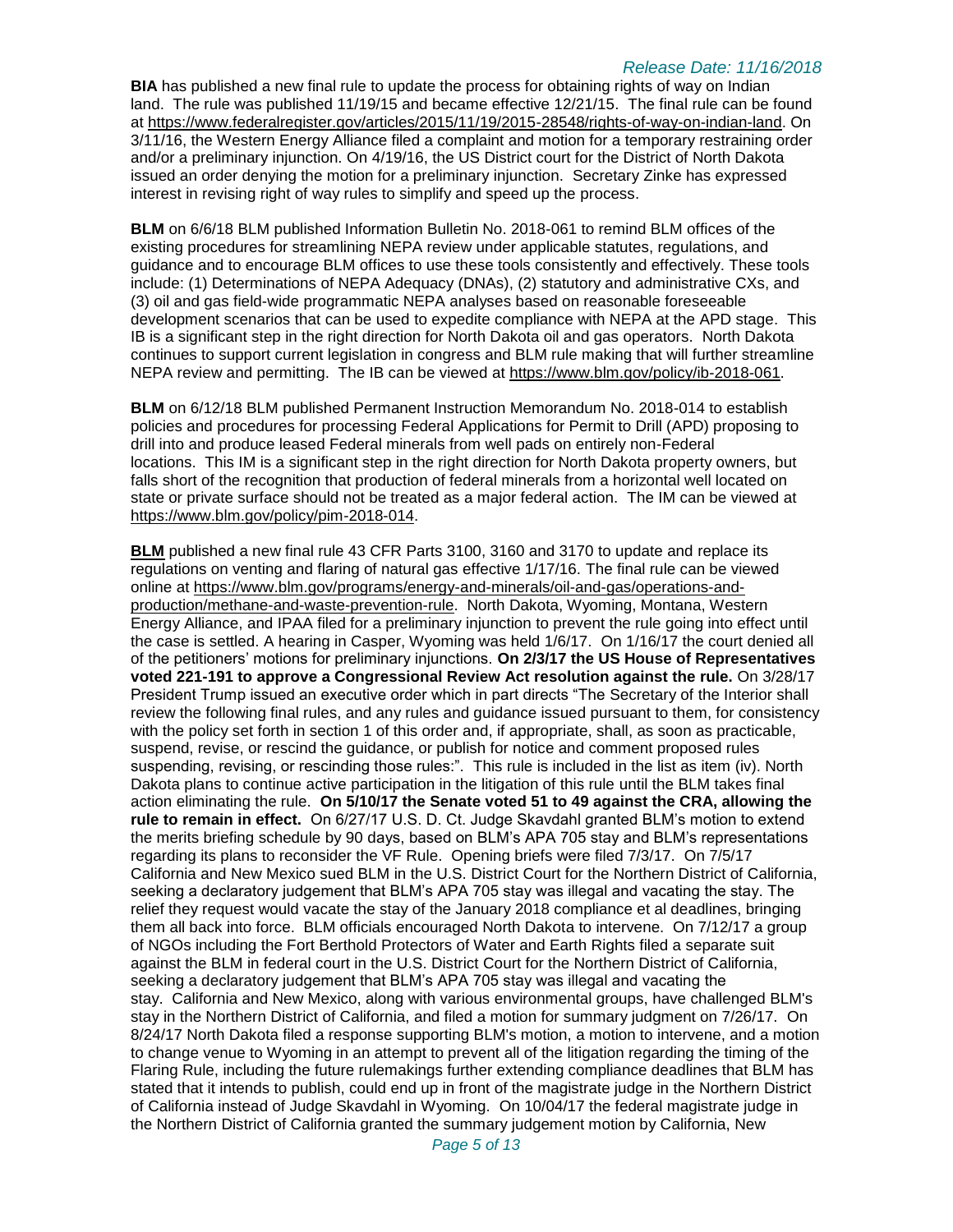Mexico, and several NGOs throwing out BLM's administrative and temporary postponement of several of the future rules compliance dates/obligations. On 10/05/17 the BLM issued a Federal Register Notice for a proposed rule that if finalized will delay certain requirements of the BLM Rule until January 17, 2019. North Dakota submitted comments to (1) support BLM's decision to delay certain compliance requirements and (2) continue to make the record that BLM exceeded its authority to promulgate the rule in the first place with particular emphasis on the specific/unique North Dakota considerations at issue. NDIC comments are available at [http://www.nd.gov/ndic/ic](http://www.nd.gov/ndic/ic-press/dmr-blm-comments17-11.pdf)[press/dmr-blm-comments17-11.pdf.](http://www.nd.gov/ndic/ic-press/dmr-blm-comments17-11.pdf) BLM, the states of CA & NM, and the NGOs supporting the current final rule were granted an extension to file response briefs to December  $11<sup>th</sup>$  in the WY court. Oral arguments are scheduled on December  $18^{th}$ . Judge Skavdahl has indicated he wishes to decide the merits of this case before the major compliance requirements of the current final rule take effect in January of 2018. On 11/29/17 North Dakota filed a response to industry petitioner's motion for a preliminary injunction supporting a preliminary or permanent injunction. On 12/4/17 USDOJ petitioned the 9<sup>th</sup> US Judicial Circuit Court in San Francisco to review and overturn the Northern District of California court's November decision ordering the US Bureau of Land Management to make oil and gas producers comply with the methane emissions requirements while the rules are being reviewed. Briefs in favor of the industry preliminary injunction motion are due on 12/18/17 and briefs responding to BLM's motion to stay the litigation are due on 1/5/18. On 12/7/17 BLM published a rule in the Federal Register delaying the methane regulation until January 2019, saying the previous rule is overly burdensome to industry. Officials said the delay will allow the federal Bureau of Land Management time to review the earlier rule while avoiding tens of millions of dollars in compliance costs to industry that may turn out to be unnecessary. On 12/19/17 BLM was sued by California, New Mexico, and a large group of NGOs in the Northern District of California federal court over the 12/7/17 rule extending certain compliance dates in BLM's 2016 Rule. The complaint requests that BLM's extension rule be set aside and the provisions it relates to reinstated. On 12/26/17 BLM filed a motion seeking to stay the litigation in the U.S. District Court case in WY and to vacate the January 5 briefing deadline, a motion in which the industry trade associations and Montana and Wyoming joined. North Dakota and Texas filed a short response on 12/27/17 asking the Court to deny the motion or allow until 1/12/18 to fully respond to BLM's holiday week motion. On 12/29/17 the Wyoming district court granted BLM's motion to stay the 2016 Rule challenge litigation. On 2/22/18 BLM published a new rule proposal to revise the 2016 final Waste Prevention Rule (also known as the venting and flaring rule). The proposed rule would eliminate duplicative regulatory requirements and re-establish long-standing requirements that the 2016 final rule sought to replace. While the proposed rule is open for public comment generally, the Federal Register notice specifically requests comment on ways that the BLM can reduce the waste of gas by incentivizing the capture, reinjection, or beneficial use of the gas. Public comments on this proposed rule were due to the BLM on or before 4/23/18. NDIC comments can be viewed at [http://www.nd.gov/ndic/ic-press/blm%20comments%20180417.pdf.](http://www.nd.gov/ndic/ic-press/blm%20comments%20180417.pdf) On 2/22/18 Judge Orrick in the Northern District of California entered a preliminary injunction against the BLM's "Suspension Rule" which suspended for one year certain compliance deadlines in BLM's Venting and Fairing Rule. Judge Orrick also denied North Dakota's motion to transfer the case to the District of Wyoming where Judge Skavdahl had stayed the original rule on the grounds that parties were protected by the Suspension Rule. The immediate effect of this decision was to reinstate the BLM Venting and Fairing Rule in full, along with compliance deadlines that became effective January 17, 2018, and remove the protections relied upon by Judge Skavdahl the District of Wyoming case. On 3/7/18 U.S. District Court Judge Skavdahl granted the North Dakota/Texas Motion to lift the stay in the challenge to the BLM's Venting & Flaring Rule. The California Court explicitly adopted North Dakota's central position in intervention - stating that "I express no judgment whatsoever in this opinion on the merits of the [V&F] Rule," showing great deference to Judge Skavdahl and the existing case in his Court and rejecting the California, NM, and NGOs request to uphold the V&F Rule. Judge Skavdahl's Lift Stay Order gives BLM until March 14 to file its response to North Dakota/Texas, as well as to the motions filed by Wyoming/Montana and Industry, with reply briefs due March 21. Wyoming/Montana are seeking a partial stay of the VF Rule under Section 705, and Industry is seeking a partial Preliminary Injunction of the Rule. On 4/4/18 U.S. District Judge Skavdahl issued an order granting Wyoming's request for a partial stay of the Rule under Section 705 of the APA. The Court's limited Stay Order provides immediate relief to industry, but the balance of the Rule, including BLM's unlawful exercise of authority over State and private mineral interests through an over-inclusive application of communitization remains. The Court denied the North Dakota/Texas motion to move forward to complete briefing on the merits, and also denied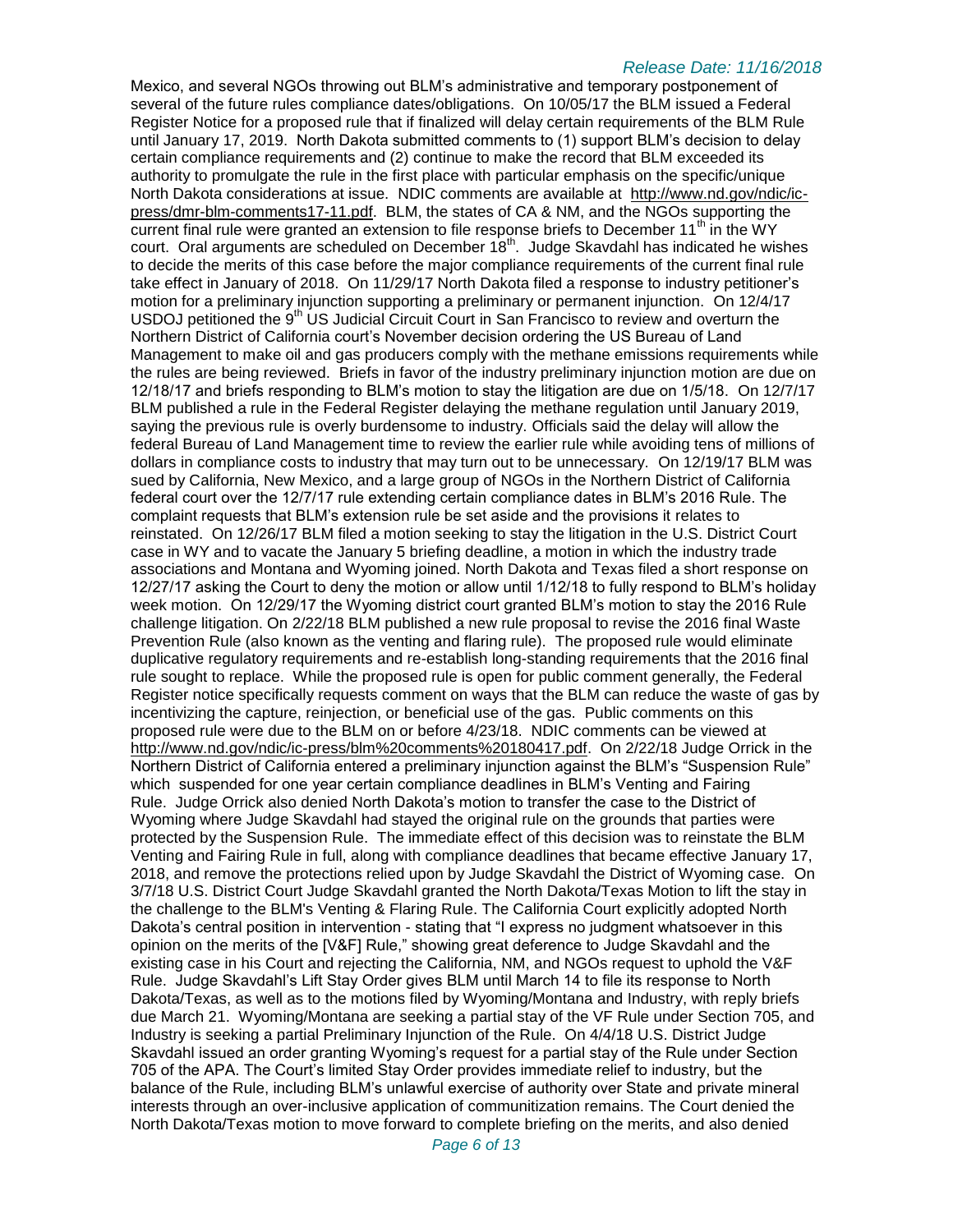industry's motion for a preliminary injunction. The Court expressed frustration with " the administrative dysfunction" reflected by this case as it ping-pongs between the District Courts of Wyoming and the N.D. of CA and BLM's various attempts to delay, rescind or replace the Rule, concluding that "going forward on the merits at this point remains a waste of judicial resources and disregards prudential ripeness concerns." On 4/5/18 15 NGOs filed a Notice of Appeal with the 10th Circuit. California & New Mexico followed suit on 4/5/18 and have now also filed an appeal with the 10th Circuit. On 9/12/18 North Dakota filed a brief in the 10<sup>th</sup> Circuit Court of Appeals urging the Court, if it chooses to reverse the Wyoming district court's Stay Order, to remand the case back to the Wyoming district court with direction to finish this protracted legal process by promptly proceeding to a ruling on the merits. On 9/18/18 BLM issued their final rule revising the Obama-era Waste Prevention Rule, also referred to as the venting and flaring rule. The new rule will better align venting and flaring regulations with President Trump's priorities on energy development, job creation, and reduced compliance costs. These changes will also allow BLM to recognize existing state regulatory efforts and avoid duplicative requirements. In response to comments and after further consideration, the BLM made the following modifications to the proposed rule in this final rule: (1) Clarification that the 24-hour limit on royalty-free flaring during downhole well maintenance and liquids unloading in § 3179.104 applies "per event"; (2) Addition of a standard for "applicable rules, regulations, or orders" of a State regulatory agency or tribe in § 3179.201(a); and (3) Addition of a provision allowing for tribes to seek BLM approval to have tribal rules apply in place of any or all of the provisions of subpart 3179. The revised rule goes into effect on 11/27/18.

**BLM** revised final regulations for hydraulic fracturing on federal and Indian lands were published in the CFR on 3/26/15 and they were scheduled to go into effect 6/24/15. North Dakota, Colorado, Utah, Wyoming, Western Energy Alliance, and IPAA filed for a preliminary injunction to prevent the rules going into effect until the case is settled. Following a lengthy hearing in Casper, Wyoming on 6/23/15, the court issued a stay on the rules. On 9/30/15 the court granted a preliminary injunction, preventing the rules from being enforced until litigation on the rule is final. The 10<sup>th</sup> Circuit Court of Appeals issued an order 3/10/16 denying the industry alternative motion for a stay. On 6/21/16 the court found the rule to be unlawful and ordered it set aside. The plaintiffs filed a motion with the US Court of Appeals for the Tenth Circuit to dismiss the appeal of the preliminary injunction. The Department of Justice on behalf of the BLM and the intervening environmental groups filed an appeal of the decision on the rule and oppose the motion to dismiss the appeal of the preliminary injunction. The North Dakota Response Brief to the US Court of Appeals for the Tenth Circuit was filed 9/15/16. NDIC comments on the rule can be found at [http://www.nd.gov/ndic/ic-press/BLM](http://www.nd.gov/ndic/ic-press/BLM-comments-120625.pdf)[comments-120625.pdf.](http://www.nd.gov/ndic/ic-press/BLM-comments-120625.pdf) On 3/28/17 President Trump issued an executive order which in part directs "The Secretary of the Interior shall review the following final rules, and any rules and guidance issued pursuant to them, for consistency with the policy set forth in section 1 of this order and, if appropriate, shall, as soon as practicable, suspend, revise, or rescind the guidance, or publish for notice and comment proposed rules suspending, revising, or rescinding those rules". This rule is included in the list as item (i). On 5/4/2017 BLM filed a request asking the court to hold the appeal in abeyance as it will "soon" initiate a rulemaking process to revise or rescind the 2015 Rule, that it had the authority to issue the Rule, but conceding that the Rule does not reflect BLM's current priorities or policies, as reflected in certain recent Presidential Executive Orders. After the BLM submitted its filings the 10th Circuit Court Appeals immediately directed the petitioners (including North Dakota) and the intervenors to file briefs by 6/5/17 to respond to BLM's position. Two amicus groups that submitted merits briefs (the law school professors and former DOI officials) filed supplemental amicus briefs on the questions posed by the Court following the change of Administrations. The Court's Supplemental Order authorized the filing of these additional amicus briefs. Both briefs seek to capitalize on the BLM's continued insistence that it had the authority to issue the Rule (but concede that the 2015 HF Rule does not reflect BLM's current priorities or policies as reflected in certain recent Presidential Executive Orders). The two amicus groups solicit the Court to rule on the merits of the BLM and NGO appeals and to overturn the District Court decision, actually asking the Court to issue an advisory opinion on the BLM's authority. In addition to addressing the NGO arguments, North Dakota will respond to these two briefs in the context that all three parties are asking the Court to do what it is prohibited from doing by Article III of the U.S. Constitution. North Dakota filed a response brief 6/20/17 in support of the BLM action to put the rule in abeyance and take final action vacating the rule. Oral arguments before the  $10<sup>th</sup>$  Circuit took place  $7/27/17$ . A recording of the oral arguments is now available on the home page of the court's website [http://www.ca10.uscourts.gov.](https://urldefense.proofpoint.com/v2/url?u=http-3A__www.ca10.uscourts.gov&d=DwMGaQ&c=2s2mvbfY0UoSKkl6_Ol9wg&r=-wqsZnBxny594KY8HeElow&m=Ul_VtJUX6iW5pvHjCcBxUWtskC0F4Dhry3sPtcEHvCw&s=laRHiLDv5w8otcQWQjpn82WMieoB2AZ-Q4M1LFQPL5s&e=) NDIC filed comments supporting BLM's rescission of the rule that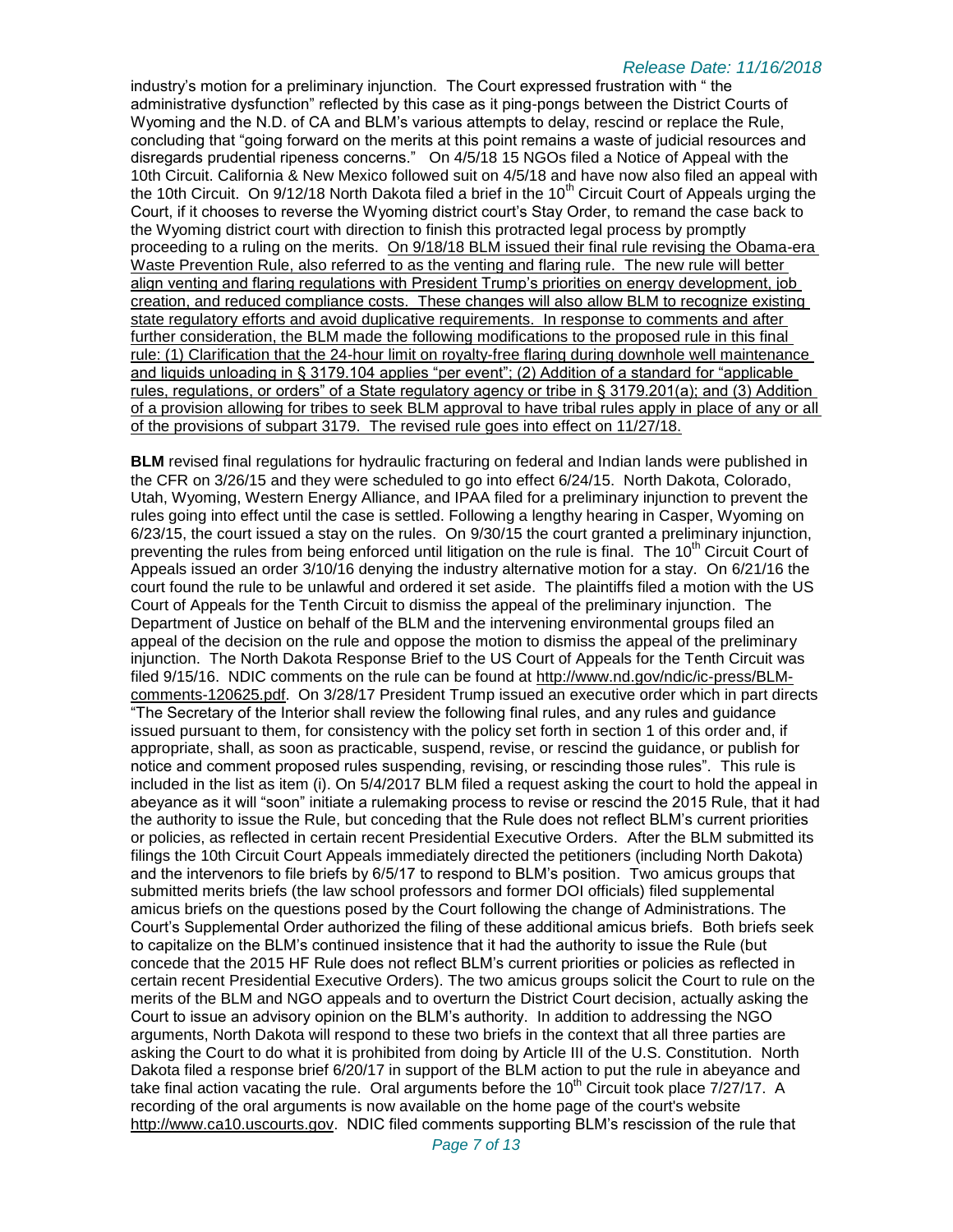can be found at [http://www.nd.gov/ndic/ic-press/dmr-blm-comment17-9.pdf.](http://www.nd.gov/ndic/ic-press/dmr-blm-comment17-9.pdf) On 09/21/17 the 10th Circuit issued a split (2-1) decision to dismiss the appeals as prudentially unripe, vacate the district court's judgment invalidating the rule, and remand with instructions to dismiss the underlying action without prejudice. Appellees State of North Dakota, State of Colorado, State of Utah, and State of Wyoming's filed a Petition for Panel Rehearing And/Or Request for En Banc Determination on 11/03/17. On 11/06/17 the court ordered the appellants to file a response to the Petition on or before 11/20/2017. The En Banc rehearing request was denied. The  $10<sup>th</sup>$  circuit court has not yet issued its mandate ending the current round of litigation in the Wyoming District court. The Ute tribe filed a motion on 1/12/18 asking the court to dismiss the appeals as moot based on the publication of the rescission rule and leave the WY court decision to vacate the rule in place. The court ordered the DOJ and BLM to file a response by 1/22/18. On 12/29/17 BLM published a final rule rescinding the 2015 Hydraulic Fracturing rules with 2 exceptions 1) the rule does not restore language requiring pre-approval of non-routine hydraulic fracturing operations and 2) the rule does not rescind changes to 43 CFR 3160 due to other rules published between 3/26/15 and 12/29/17 (electronic filing and venting & flaring rules). On 2/7/18 North Dakota filed a reply in support of its motion to dismiss the original rule appeal as moot pursuant to Federal Rule of Appellate Procedure 27(a)(4), and request that the Court should not issue the mandate, nor vacate the District Court's judgment based on two new and important developments: (1) on December 29, 2017, the Bureau of Land Management (BLM) promulgated a final rule rescinding the Hydraulic Fracturing Rule ("HF Rule"), and (2) on January 24, 2018, the Citizen Group Intervenors challenged the repeal of the HF Rule ("HF Repeal Rule") in the U.S. District Court for the Northern District of California.

**BLM** has published the North Dakota Greater Sage-Grouse Proposed Resource Management Plan Amendment and Final EIS. NDIC is evaluating whether the state needs to intervene in the lawsuit filed by Western Energy Alliance challenging the final plan. Information on the plan and EIS can be found at the following web addresses: [https://www.blm.gov/epl-front-](https://www.blm.gov/epl-front-office/eplanning/planAndProjectSite.do?methodName=dispatchToPatternPage¤tPageId=48797)

[office/eplanning/planAndProjectSite.do?methodName=dispatchToPatternPage&currentPageId=487](https://www.blm.gov/epl-front-office/eplanning/planAndProjectSite.do?methodName=dispatchToPatternPage¤tPageId=48797) [97.](https://www.blm.gov/epl-front-office/eplanning/planAndProjectSite.do?methodName=dispatchToPatternPage¤tPageId=48797) On 6/7/17 Secretary Zinke issued Secretarial Order 3353 to establish an internal review team that, among other things, evaluated both federal sage-grouse plans and state plans and programs to ensure they are complementary and explored possible plan modifications with local economic growth and job creation in mind. On 8/10/17 Secretary of the Interior Ryan Zinke received a report from the Department of the Interior Sage-Grouse Review Team (DOI Team) regarding possible plan and policy modifications to complement state efforts to improve Greater Sage-Grouse conservation and economic development on public lands. The report is the final product required by Secretarial Order 3353 "Greater Sage-Grouse Conservation and Cooperation with Western States". The report, the cover letter from the Bureau of Land Management to the Secretary, and the memo from Secretary Zinke to Deputy Secretary David Bernhardt are available at

[https://www.doi.gov/sites/doi.gov/files/uploads/so3353\\_memo\\_coverletter\\_report\\_080717.pdf.](https://www.doi.gov/sites/doi.gov/files/uploads/so3353_memo_coverletter_report_080717.pdf) NDI C is evaluating whether the state needs to comment or intervene in the lawsuit filed by Western Energy Alliance challenging the final plan. The U.S. District Court for the District of Nevada ruled in March 2017 that the BLM failed to adequately evaluate the designation of Sagebrush Focal Areas in its 2015 greater sage-grouse plan amendment for Nevada. In order to comply with the court's order and to address issues raised by various interested parties, and to consider recommendations in the November 4, 2017 report prepared by the Department of the Interior's Greater Sage-Grouse Review Team in Response to Secretary's Order 3353 (SO 3353), the BLM intends to consider amending these plans. The BLM published a notice that initiates the public scoping process for RMP amendment(s) with associated NEPA document(s). The notice can be found at [https://www.federalregister.gov/documents/2017/10/11/2017-21958/notice-of-intent-to-amend-land](https://www.federalregister.gov/documents/2017/10/11/2017-21958/notice-of-intent-to-amend-land-use-plans-regarding-greater-sage-grouse-conservation-and-prepare)[use-plans-regarding-greater-sage-grouse-conservation-and-prepare.](https://www.federalregister.gov/documents/2017/10/11/2017-21958/notice-of-intent-to-amend-land-use-plans-regarding-greater-sage-grouse-conservation-and-prepare) Comment period closed on December 27, 2017. The date(s) and location(s) of any scoping meetings will be announced at least 15 days in advance through local news media, newspapers and the BLM Web site at: [http://bit.ly/](http://bit.ly/​GRSGplanning) [GRSGplanning.](http://bit.ly/​GRSGplanning) In order to be included in the analysis, all comments must be received prior to the close of the 45-day scoping period or 15 days after the last public meeting, whichever is later. BLM will provide additional opportunities for public participation as appropriate. The NDIC comments,

**BLM** On 8/9/17 the DOI Interior board of Land Appeals stayed drilling on the Slawson Torpedo wells. The MHA Nation appealed the BLM decision to grant drilling permits because the well pad is located 600 feet from Lake Sakakawea although a 2012 tribal law requires the wells be 2,640 feet

submitted on 12/1/17, can be found at [http://www.nd.gov/ndic/ic-press/dmr-comment-Sage.pdf.](http://www.nd.gov/ndic/ic-press/dmr-comment-Sage.pdf)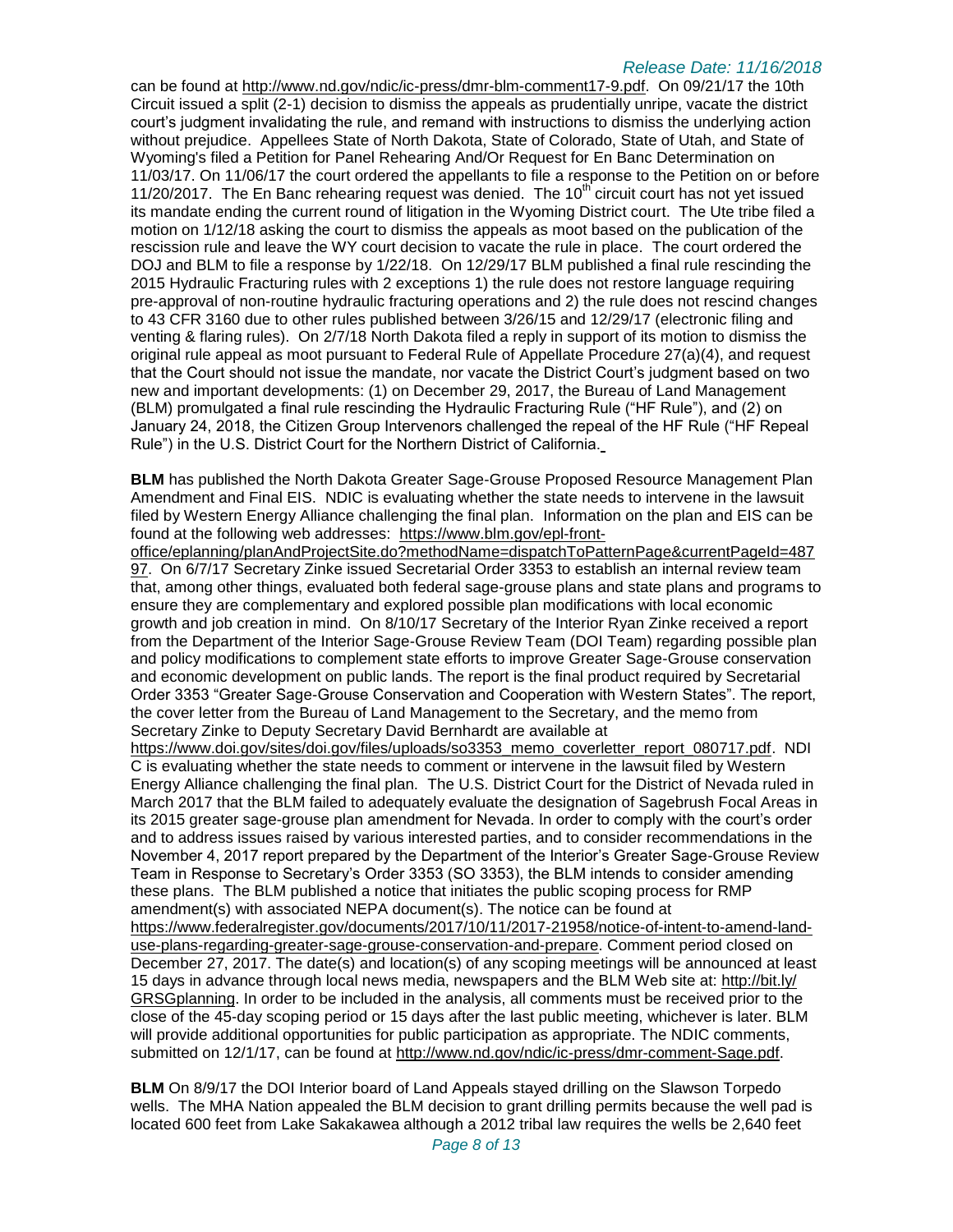from the lake. The spacing unit for the wells contains private, federal, and state minerals while the surface location is on private land within the boundaries of the Fort Berthold Reservation. On 8/15/17 U.S. District Court Judge Daniel Hovland granted Slawson's request to continue drilling and on 8/29/17 extended the order allowing drilling to continue until another hearing on the matter is held. On 6/21/18 the Mandan, Hidatsa and Arikara Nation sued the U.S. Department of the Interior challenging a decision from the agency's Office of Hearing and Appeals that the tribe said approved bids to drill near a lake within the boundaries of the nation's Fort Berthold Indian Reservation. Among other things, the nation asked for "an order setting aside and vacating the director's decision and holding that the eight [applications for permit to drill] must be denied because they are within 1,000 feet of Lake Sakakawea, the source of the MHA Nation's drinking water; or in the alternative reinstituting the board's stay order and remanding the case back to the Department of the Interior for reconsideration."

**EPA** On 08/21/2018 the U.S. Environmental Protection Agency (EPA) proposed a new rule to reduce greenhouse gas (GHG) emissions from existing coal-fired electric utility generating units and power plants across the country. This proposal, entitled the Affordable Clean Energy (ACE) Rule, establishes emission guidelines for states to use when developing plans to limit GHGs at their power plants. The ACE Rule replaced the prior administration's Clean Power Plan (CPP) and instead empowers states, promotes energy independence, and facilitates economic growth and job creation. Pursuant to President Trump's Executive Order 13873, which directed Federal agencies to review burdensome regulations, the EPA undertook a review of the CPP. Many believed the CPP exceeded EPA's authority under the Clean Air Act, which is why 27 states, 24 trade associations, 37 rural electric co-ops, and three labor unions challenged the rule. The Supreme Court issued an unprecedented stay of the rule. The proposal was published in the Federal Register on 8/31/18 and EPA will take comment on the proposal for 60 days (until 10/30/18) and will hold a public hearing. More information is available at [https://www.epa.gov/stationary-sources-air-pollution/proposal](https://www.epa.gov/stationary-sources-air-pollution/proposal-affordable-clean-energy-ace-rule)[affordable-clean-energy-ace-rule.](https://www.epa.gov/stationary-sources-air-pollution/proposal-affordable-clean-energy-ace-rule)

**EPA** On 08/24/18 Trump administration officials at EPA announced they are phasing out the agency's enforcement focus on animal waste pollution and the oil and gas industry. Enforcement chief Susan Bodine said she wants to shift the focus away from oil and gas as a sector deserving of extra scrutiny and toward prioritizing broad environmental problems, such as air pollution.

**EPA** On 6/26/18 EPA Administrator Pruitt direct the Office of Water to prepare a proposal for submission to the Office of Management and Budget and seek public comment within six months that proposes to consider, at a minimum, changes to EPA regulations that would govern the future use of EPA section 404(c) authority: 1) Eliminating the authority to initiate the section 404(c) process before a section 404 permit application has been filed with the Corps or a state, otherwise known as the "preemptive veto", 2) Eliminating the authority to initiate the section 404(c) process after a permit has been issued by the Corps or a state, otherwise known as the "retroactive veto", 3) Requiring a regional administrator to obtain approval from EPA Headqua11ers before initiating the section 404(c) process, 4) Requiring a regional administrator lo review and consider the findings of a final Environmental Assessment or Environmental Impact Statement prepared by the Corps or a state before preparing and publishing notice of a proposed determination, and 5) Requiring the agency to publish and seek public comment on a final determination before such a determination takes effect.

**EPA** On 8/26/15 a coalition of environmental organizations filed a 60 day legal notice with the U.S. Environmental Protection Agency demanding more regulation of drilling and fracking waste. The groups are the Environmental Integrity Project, Natural Resources Defense Council, Earthworks, Responsible Drilling Alliance, San Juan Citizens Alliance, West Virginia Surface Owners Rights Organization, and the Center for Health, Environment and Justice. On 5/4/16 the same environmental groups filed suit against the EPA in the federal district court for the District of Columbia. The Plaintiffs Allege that EPA "has failed to meet its nondiscretionary duty" under the federal Resource Conservation and Recovery Act (RCRA ) to review and revise the RCRA Subtitle D solid waste regulations for O&G wastes every three years and that EPA last completed such a review in 1988 and that EPA has failed to review or revise the guidelines for state solid waste plans since 1981.

Plaintiffs want to force EPA to do two things-

1. Issue more stringent regulations for managing and disposing of O&G wastes, including on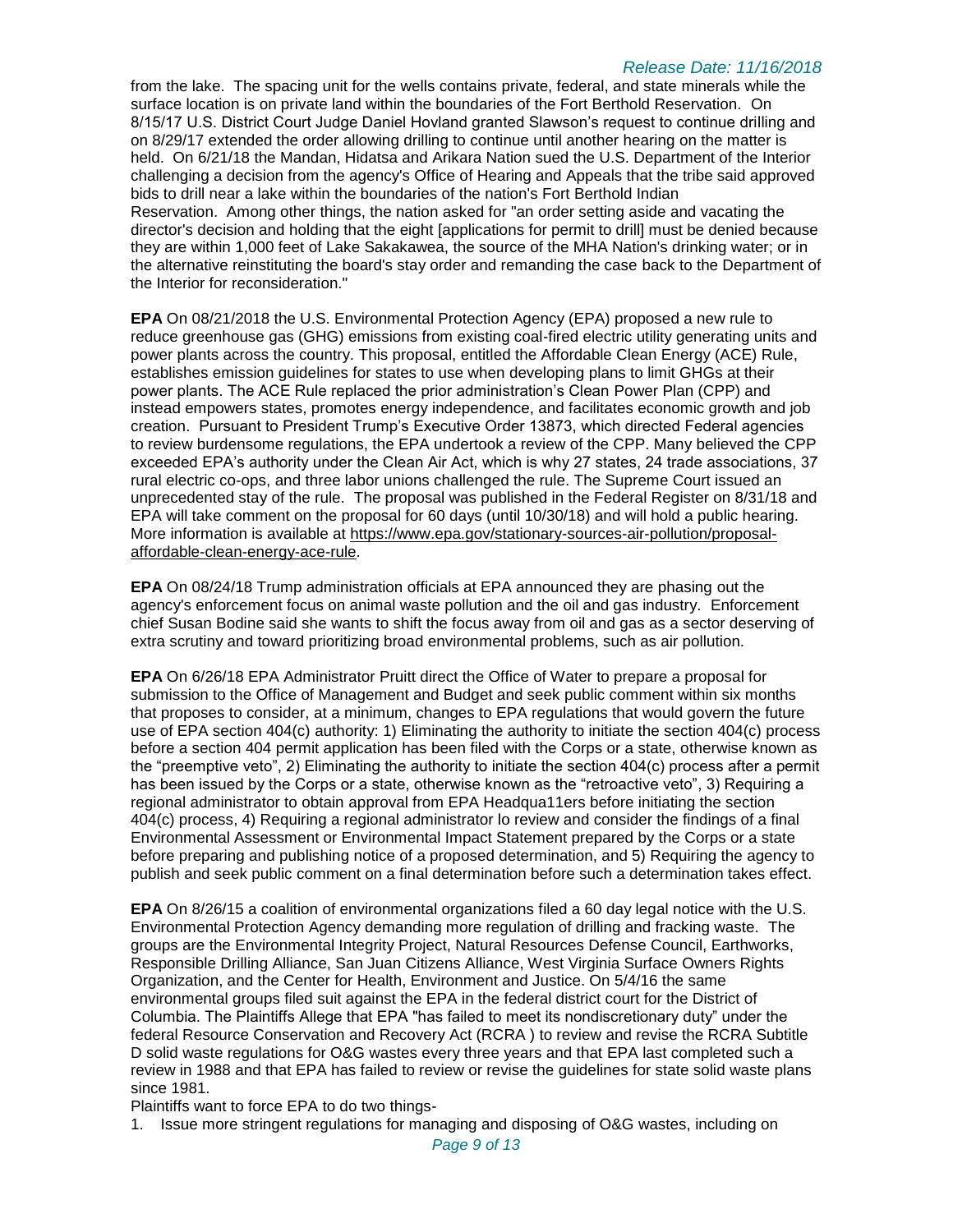issues such as open-air pits and impoundments used for storing O&G wastewater, underground injection wells, and the transportation of O&G wastes by truck or pipeline.

2. Make the state solid waste plan guidelines more stringent and comprehensive. The document filed in the suit can be found at [http://environmentalintegrity.org/wp](http://environmentalintegrity.org/wp-content/uploads/2016-05-04-RCRA-OG-Wastes-Deadline-Suit-Complaint-FILED.pdf)[content/uploads/2016-05-04-RCRA-OG-Wastes-Deadline-Suit-Complaint-FILED.pdf](http://environmentalintegrity.org/wp-content/uploads/2016-05-04-RCRA-OG-Wastes-Deadline-Suit-Complaint-FILED.pdf) On 6/30/16 North Dakota filed motions to intervene in order to prevent a sue and settle situation that would adversely impact state regulatory jurisdiction and to dismiss the case. Motions to Intervene were also filed by the Texas Railroad Commission, American Petroleum Institute, Independent Petroleum Association of America, and the association of Texas oil and gas producer/royalty owners (TIPRO). The plaintiffs and EPA each filed motions to oppose the motions to intervene. North Dakota filed a reply in support of its motion on 9/23/16. Late Friday afternoon 11/18/16 the U.S. District Court in Washington DC denied North Dakota and the two industry association's Motions to Intervene. The Court accepted the NGOs' statements in their briefs that all they asked for in their Complaint was a deadline for EPA to conduct a rulemaking, and concluded that none of the intervenors had demonstrated a sufficient "injury" to support standing in that context. On 12/23/16, EPA and the NGOs submitted a proposed consent decree to the Court that would settle the RCRA Subtitle D litigation. Unlike under the Clean Air Act, there is no statutory RCRA requirement that the proposed decree be published in the Federal Register or put out for public comment. NDIC has significant concerns about the proposed decree and submitted a letter to the court expressing those concerns. Since the court denied ND's motion to intervene, ND is not a party. The consent decree was approved Dec. 28 by U.S. District Judge John D. Bates. The EPA has agreed to review the regulations and by November 2019 either propose new rules or determine that new rules aren't necessary. This is a sue and settle deal. On 1/13/17 North Dakota filed an appeal of the decision(s), consent decree, and federal reimbursement of plaintiffs legal costs. As part of the appeal process, on 03/24/17 North Dakota filed a statement of issues and the other administrative filings: (1) Whether the District Court erred in denying North Dakota's motion to intervene in order to represent its sovereign interests in a case in which the Plaintiffs-Appellees seek to compel the U.S. Environmental Protection Agency ("U.S. EPA") to review and revise solid waste management regulations under Subtitle D of the Resource Conservation and Recovery Act. (2) Whether the District Court erred in concluding that North Dakota did not have Article III standing in this case. (3) Whether the District Court erred in concluding that North Dakota should be held to a different, and more stringent, standard for Article III standing than the Plaintiffs-Appellees. (4) Whether the District Court erred in entering a Consent Decree that violates Subtitle D of RCRA because it omits statutory non-discretionary duties with which U.S. EPA must comply, and would impose new non-discretionary duties on U.S. EPA that are not contained in the statute. North Dakota filed its opening appeal brief in the UNITED STATES COURT OF APPEALS FOR THE DISTRICT OF COLUMBIA CIRCUIT on 5/23/17. The EPA and the NGOs filed briefs 6/21/17 and North Dakota filed a reply brief 7/5/17. Oral arguments on the denial of North Dakota's motion to intervene were conducted on 11/07/17. On 11/28/17 the D.C. Circuit denied North Dakota's appeal in the RCRA Subtitle D case. The Court did not engage the state's arguments and decided the case based on precedent from previous industry cases in which they denied intervention in "sue and settle" cases.

**EPA** On 6/3/16 the final rule proposing a suite of changes to Clean Air Act permitting requirements for new and modified emissions sources in the oil and natural gas industry was published in the Federal Register. On 6/29/16 the NDIC decided to file a Petition for Review with the US Appeals Court for the District of Columbia to defend the state's sovereign jurisdiction over oil and gas regulation. Thirteen other states have joined this effort. North Dakota declined the standard offer to explore settlement through the court's mediation program.

The proposed actions and NDIC comments are as follows:

o Proposed New Source Performance Standards – Docket ID number EPA-HQ-OAR-2010- 0505. NDIC comments can be found at [http://www.nd.gov/ndic/ic-press/EPA-HQ-OAR-2010-](http://www.nd.gov/ndic/ic-press/EPA-HQ-OAR-2010-0505.pdf) [0505.pdf](http://www.nd.gov/ndic/ic-press/EPA-HQ-OAR-2010-0505.pdf)

o Draft Control Techniques Guidelines – Docket ID number: EPA-HQ-OAR-2015-0216. NDIC comments can be found at<http://www.nd.gov/ndic/ic-press/EPA-HQ-OAR-2015-0216.pdf> o Proposed Source Determination Rule – Docket ID number: EPA-HQ-OAR-2013-0685. NDIC comments can be found at<http://www.nd.gov/ndic/ic-press/EPA-HQ-OAR-2013-0685.pdf> o Proposed Federal Implementation Plan for Implementing Minor New Source Review Permitting in Indian Country – Docket ID number: EPA-HQ-OAR-2014-0606. NDIC comments can be found at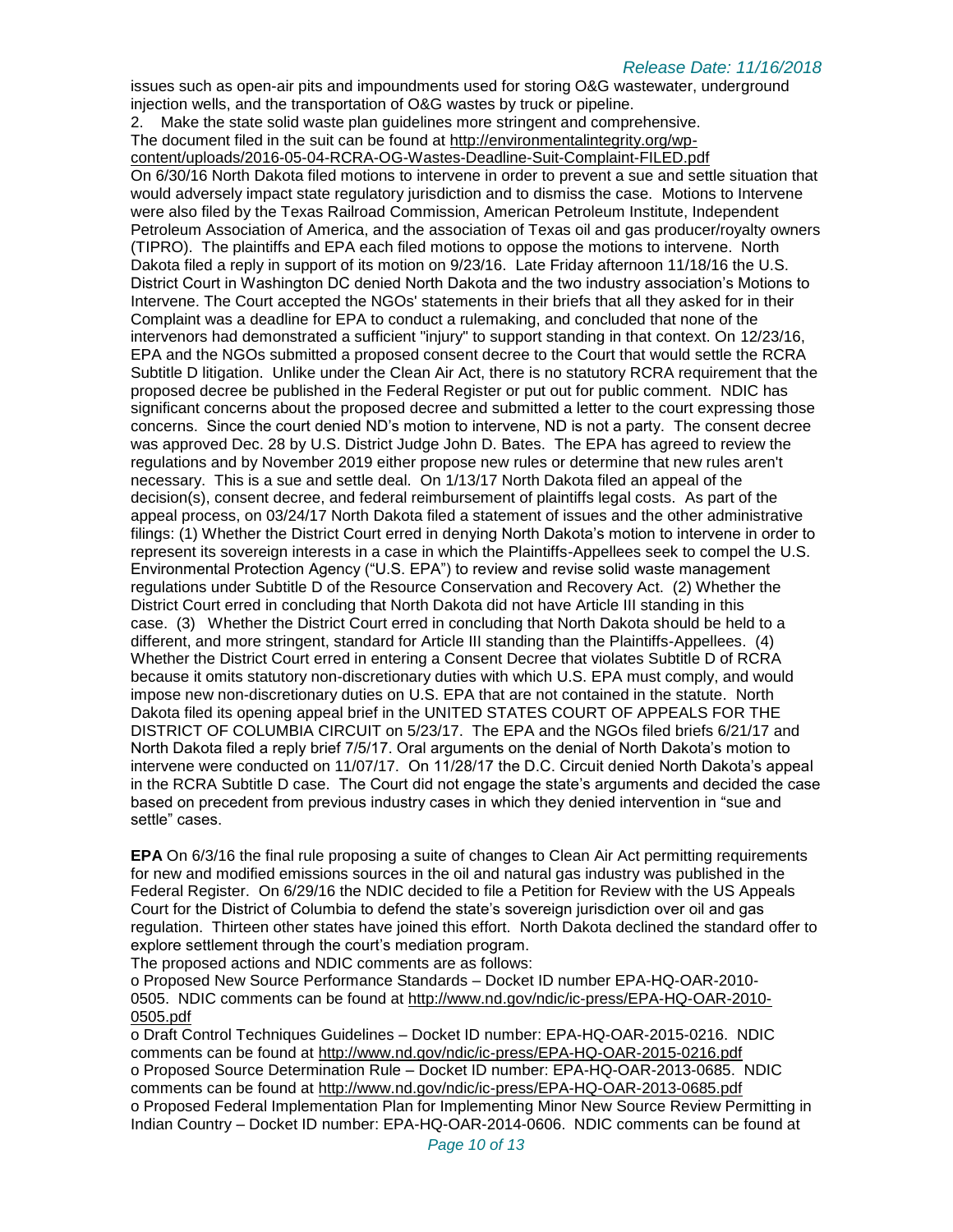#### [http://www.nd.gov/ndic/ic-press/EPA-HQ-OAR-2014-0606.pdf.](http://www.nd.gov/ndic/ic-press/EPA-HQ-OAR-2014-0606.pdf)

North Dakota et al. and EPA have filed motions to govern further proceedings and briefing schedules. On 3/28/17 President Trump issued an executive order which in part directs "The Administrator shall review the final rule entitled "Oil and Natural Gas Sector: Emission Standards for New, Reconstructed, and Modified Sources," 81 Fed. Reg. 35824 (November 3, 2016), and any rules and guidance issued pursuant to it, for consistency with the policy set forth in section 1 of this order and, if appropriate, shall, as soon as practicable, suspend, revise, or rescind the guidance, or publish for notice and comment proposed rules suspending, revising, or rescinding those rules." On 4/7/17 EPA filed a motion to hold the cases in abeyance. On 6/8/17 the NGO environmental groups challenged EPA's November 5th decision to issue a 90 day stay of the Rule's upcoming implementation dates. The NGOs argue that EPA's justifications for its stay (onerous implementation costs and excessive state administrative burdens) of the Rule were already raised and rejected by EPA during EPA's original rulemaking and that the requirements of a "judicial stay" are not met. The NGO's action is a new case, filed in the D.C. Circuit. They have also filed an emergency motion asking the Court to immediately vacate EPA's decision. On November 3 the DC Circuit court issued a 2:1 decision granting the NGO petition and vacating EPA's 90 day stay of the rule. North Dakota filed an amicus brief in support of the EPA stay. On 7/13/17 the same DC Circuit court granted an EPA motion to recall the mandate and granting 14 days for then EPA to seek reconsideration or review by the full court. API and WVA along with other states filed petitions for rehearing en banc, but on 8/10/17 the entire DC Circuit issued an order denying the API and WVa et al States petitions. EPA now proposes a 2-year stay of certain provision in the oil and gas NSPS. North Dakota filed comments on 8/9/17 in support of the proposed 2-year stay. On 11/8/17 EPA published a Federal Register notice request for supplemental comments relating to the current Administration's efforts to change course on the oil and gas sector methane regulations put in place by the Obama Administration. North Dakota did not submit additional comment to EPA because the North Dakota comments submitted on 8/9/17 correctly advocate that EPA's rationale for the two year stay also justifies outright repeal of the original Rule, so it justifies a two year stay. On 9/11/18 EPA proposed targeted improvements to the 2016 New Source Performance Standards for the oil and gas industry that streamline implementation, reduce duplicative EPA and state requirements, and significantly decrease unnecessary burdens on domestic energy producers. This oil and gas targeted improvements package is expected to save up to approximately \$484 million in regulatory costs from 2019 – 2025 or \$75 million annually. More detailed information including how to comment can be found at [https://www.epa.gov/sites/production/files/2018-](https://www.epa.gov/sites/production/files/2018-09/documents/oil_and_gas_technical_proposal_fact_sheet.9.11.18_0.pdf) [09/documents/oil\\_and\\_gas\\_technical\\_proposal\\_fact\\_sheet.9.11.18\\_0.pdf.](https://www.epa.gov/sites/production/files/2018-09/documents/oil_and_gas_technical_proposal_fact_sheet.9.11.18_0.pdf)

**EPA** published an advanced notice of proposed rule-making to seek comments on the information that should be reported or disclosed for hydraulic fracturing chemical substances and mixtures and the mechanism for obtaining this information. The proposed rule-making is in response to a petition from Earthjustice and 114 other groups who are opposed to the use of the GWPC-IOGCC FracFocus website process of chemical disclosure and any type of trade secret protection for hydraulic fracturing fluid mixtures. These groups are requesting EPA regulation of chemical disclosure under the federal Toxic Substances Control Act. Thanks to all who provided comments in support of a "states first" policy. NDIC comments can be viewed at [http://www.nd.gov/ndic/ic](http://www.nd.gov/ndic/ic-press/DMR-frac714.pdf)[press/DMR-frac714.pdf](http://www.nd.gov/ndic/ic-press/DMR-frac714.pdf)

**EPA** Administrator, Gina McCarthy, and the Assistant Secretary of the Army (Civil Works), Jo Ellen Darcy, signed the "Waters of the United States" final rule on 05/27/2015. The final rule was published in the Federal Register 7/29/15 and became effective in 37 states on 8/28/15. North Dakota, Alaska, Arizona, Arkansas, Colorado, Idaho, Missouri, Montana, Nebraska, New Mexico, Nevada, South Dakota, and Wyoming filed a lawsuit in U.S. District Court, claiming the final rule would harm states as regulators of the waters and lands. On 8/27/15 Federal District Judge Erickson granted a preliminary injunction preventing enforcement of the rule in the 13 states. The North Dakota case will now be subject to appeal, but no schedule has been set at this time. NDIC comments can be viewed at<http://www.nd.gov/ndic/ic-press/WOTUS-comments.pdf> Texas, Mississippi and Louisiana filed a joint complaint in the U.S. District Court for the Southern District of Texas, charging that the rule is unconstitutional. Ohio and Michigan filed a complaint in the U.S. District Court for the Southern District of Ohio, alleging that the expansion of jurisdiction includes dry land. Georgia and eight other states (Alabama, Florida, Kansas, Kentucky, South Carolina, Utah, West Virginia and Wisconsin) filed suit in the U.S. District Court for the Southern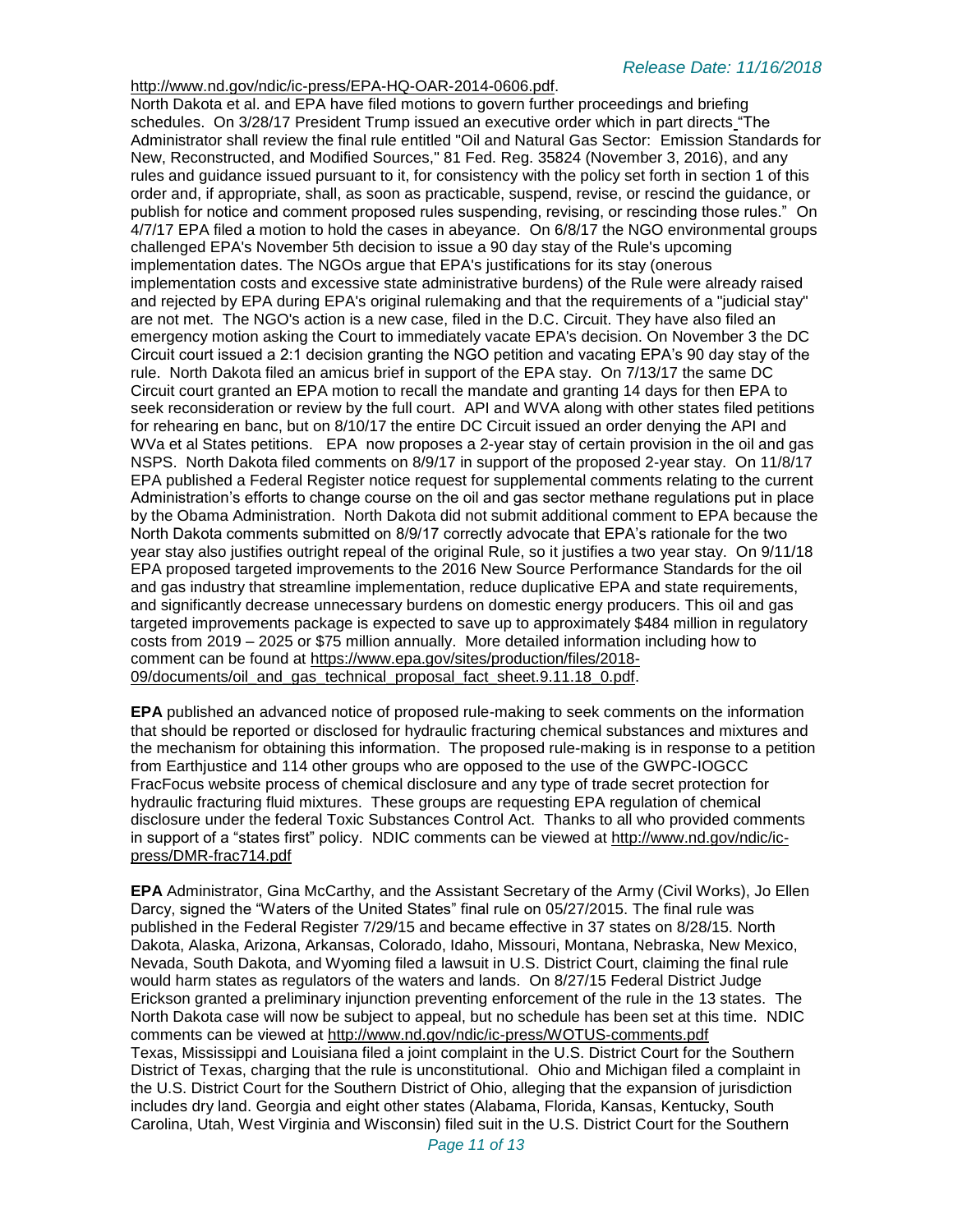District of Georgia, asking the court to vacate the rule and block its enforcement by injunction. On 10/9/15 the United States Court Of Appeals for the Sixth Circuit granted a nationwide stay of the WOTUS rule pending jurisdiction determinations. On 2/28/17 President Trump signed an executive order directing the EPA to take action, paving the way for the elimination of the rule. North Dakota plans to continue active participation in the litigation of this rule until the EPA takes final action eliminating the rule. On 6/27/17 The EPA and USACOE filed an official proposal to withdraw the rule and begin a replacement rulemaking process. The proposed rule was published in the Federal Register on 6/27/17. A group of North Dakota agencies filed comments supporting withdrawal of the rule and beginning the replacement process.

**PHMSA** Advance notice of proposed rulemaking (ANPRM)was announced 1/10/17. SUMMARY: PHMSA is considering revising the Hazardous Materials Regulations (HMR) to establish vapor pressure limits for unrefined petroleum-based products and potentially all Class 3 flammable liquid hazardous materials that would apply during the transportation of the products or materials by any mode. PHMSA is currently assessing the merits of a petition for rulemaking submitted by the Attorney General of the State of New York regarding vapor pressure standards for the transportation of crude oil. The petition requests that PHMSA implement a Reid Vapor Pressure (RVP) limit less than 9.0 pounds per square inch (psi) for crude oil transported by rail. This rule making could substantially interfere with NDIC oil conditioning regulations. You can read about the NDIC regulations at [https://www.dmr.nd.gov/oilgas/2014Permitting\(2\).asp.](https://www.dmr.nd.gov/oilgas/2014Permitting(2).asp) NDIC submitted comments on 3/20/17 and the comment period closed on 5/19/17. On 6/6/2018 Senator Schumer wrote urging DOE and PHMSA to propose and quickly finalize a rule establishing federal volatility standards for the shipment of crude oil by rail in the United States. The NDIC submitted letter on 6/28/18 to proactively correct several conclusions and statements in Senator Schumer's letter about NDIC oil conditioning regulations and provide the background and a better understanding of the state's oil conditioning standards for Bakken, Three Forks, and/or Sanish crude oil prior to market transport.

**USFS** published for comment on 11/2/18 draft supplemental environmental impact statement for oil and gas leasing on the Dakota Prairie Grasslands. The proposal documents can be found at <https://www.fs.usda.gov/project/?project=40652> and clicking on Analysis. Comments can be mailed, hand delivered between the hours of 8:00 a.m. and 4:30 p.m. Monday through Friday; or faxed to (701) 227-7801. To submit comments electronically, please send to: [comments-northern-dakota](mailto:comments-northern-dakota-prairie@fs.fed.us)[prairie@fs.fed.us.](mailto:comments-northern-dakota-prairie@fs.fed.us) Electronic comments must be submitted in rich text format (rtf), Word (.doc) or Word Perfect format. The subject line must contain the name of the project for which you are submitting comments. Comments are due by 4:30 p.m. on 12/17/18. The recommended alternative increases "No surface occupancy" 32,700 acres, decreases "Timing limitations or controlled surface use" 20,100 acres, and decreases "No added stipulations" 12,600 acres.

**USFWS** has made a decision to list the Dakota Skipper and Powershiek Skipperling to receive protection under the Endangered Species Act. Additional potential listing of concern are the Rufa Red Knot, Sprague's Pipit, Greater Sage Grouse, Monarch Butterfly, Sturgeon Chub, and Sicklefin Chub.

**USFWS** has published a new final rule to revise Management of Non-Federal Oil and Gas Rights. Key components of the proposed rule include: A permitting process for new operations; A permitting process for well plugging and reclamation for all operations; Information requirements for particular types of operations; Operating standards so that both the Service and the operator can readily identify what standards apply to particular operations; Fees for new access beyond that held as part of the operator's oil and gas right; Financial assurance (bonding); Penalty provisions; Clarification that the process for authorizing access to non-Federal oil and gas properties in Alaska will continue to be controlled by 43 CFR part 36, which implements provisions of the Alaska National Interest Lands Conservation Act; and Codification of some existing agency policies and practices. The proposed rule can be viewed online at<http://www.fws.gov/policy/library/2015/2015-30977.html> comments on the proposed rule were due 4/9/2016. NDIC comments can be found at <http://www.nd.gov/ndic/ic-press/DMR-FWS-0086.pdf> On 6/28/16 USFWS published the handbook for implementing the rule. On 7/11/16 Congressman Cramer successfully included a prohibition on funding for the US Fish and Wildlife Service Management of Non-Federal Oil and Gas rule in the House Interior and Environment Appropriations bill which has a number of other provisions